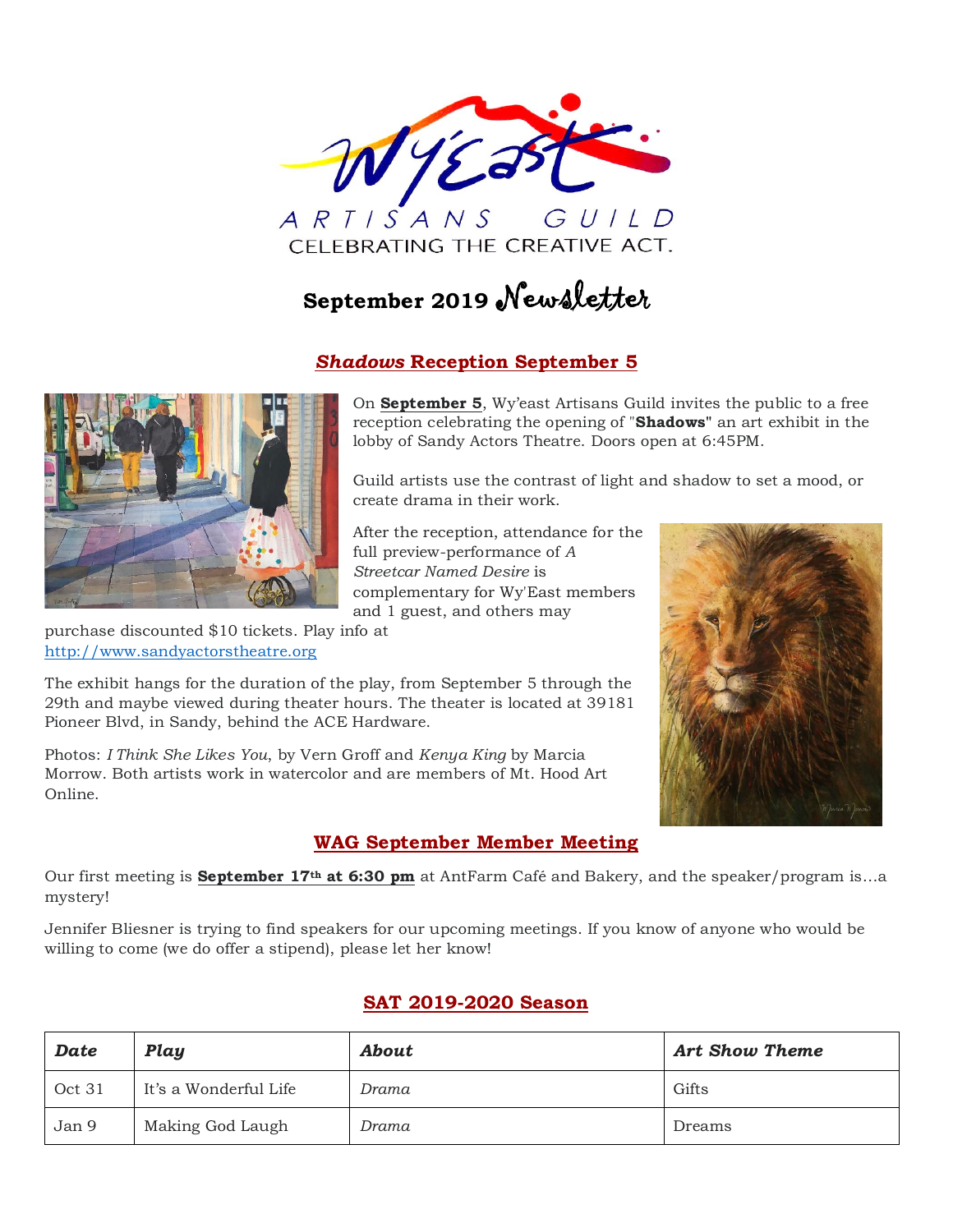| March<br>12 | Vanya and Sonia and<br>Masha and Spike | Drama                                                                                                                                              | Childhood Memories |  |
|-------------|----------------------------------------|----------------------------------------------------------------------------------------------------------------------------------------------------|--------------------|--|
| April 23    | All in the Timing                      | A collection of mostly-comedic 1-act<br>plays focused on language and<br>wordplay, perspective on life and<br>meaning, and romantic relationships. | Point of View      |  |

#### **WAG Summer Picnic**

The August 13th Guild Summer Picnic took place on a pleasantly warm evening at Jennifer Bliesner's lovely home in Sandy. The small but lively group enjoyed delicious food, great conversation, and a few pieces of art done over the summer. There were several guests in attendance, the very youngest being 5-week-old Walter Clement Goudie, son of longtime member Dawnna Goudie.

#### **Youth Art Class**

Thank you to members who helped out during the summer! Classes are now changing with the school year to Thursday afternoons from 4 pm to 5:30 (setup begins at 3:30). Volunteers are always welcome! Contact Dawnna Goudie if interested.

#### **Member News**

**Steve Ludeman, Marcia Morrow,** and **Vern Groff** had watercolor paintings accepted at the WSO Bend Convention.



#### **Roger Cooke Mural Restoration** By Becky Hawley

We finished the Peaceful Vistas mural on the side of Ace Hardware! The mural was almost lost, but now has an entirely new coat of paint. The only part not repainted, was Roger Cooke's signature.



Pam Smithsted and I are both Sandy Arts Commissioners and are the lead artists. Micaiah Meyer, Vern Groff and Marcia Morrow, who is also a Sandy Arts Commissioner, participated in the restoration. We had a total of over 281 hours of prep and painting...a big job, but we enjoyed it.

A big thank you to all who participated!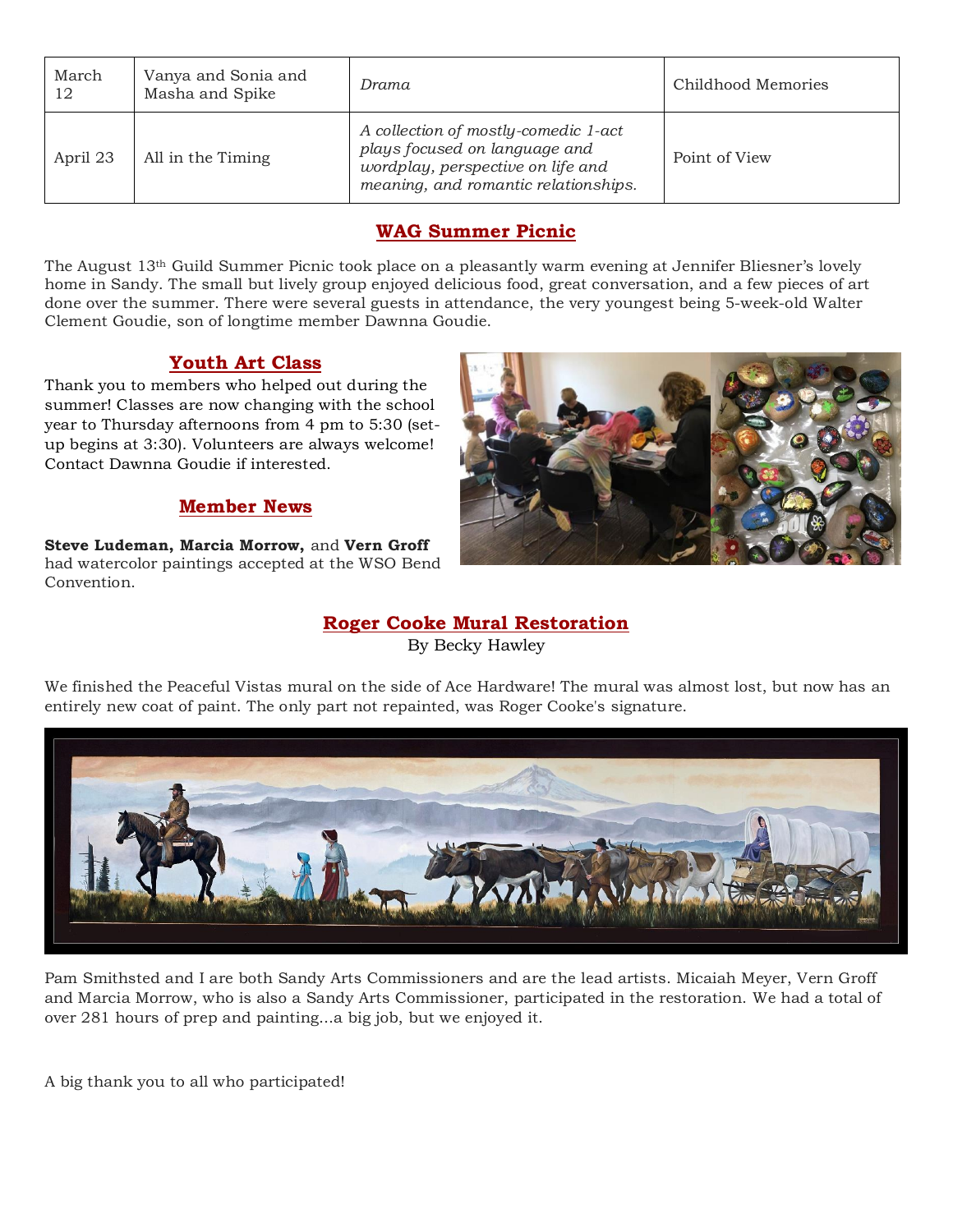We need to raise funds for a preservation coat and a historical plaque for the mural. If any Guild member would like to donate, please contact me. [bek.hawley@yahoo.com](mailto:bek.hawley@yahoo.com)



#### **Art Events and Resources**











## **WHAT WE DO...**

CONNECT PEOPLE &<br>PROGRAMS WITH TOOLS FOR SUCCESS

- Information, Resources & Opportunities
- Skill-building & Training
- ×. Promotion, Publicity & Events
- **Grants for Cultural Projects**

PROMOTE POSITIVE LIFE SKILLS FOR AT-RISK TEENS THROUGH CREATIVE EXPRESSION

Youth Arts for Change

DRIVE LOCAL ECONOMIC **STIMULUS** 

- Public Art Project Management
- · Artist Exhibit Program
- **Cultural Tourism**

*\_\_\_\_\_\_\_\_\_\_\_\_\_\_\_\_\_\_\_\_\_\_\_\_\_\_\_\_\_\_\_\_\_\_\_\_\_\_\_\_\_\_\_\_\_\_\_\_\_\_\_*

#### *Check these out:*

**Mt. Hood Art Online <https://mthoodartonline.com/>**

**Sandy Actors Theatre <https://sandyactorstheatre.org/index.html>**

**Oregon Society of Artists** <https://www.oregonsocietyofartists.com/>

**Clackamas County Arts Alliance** *[www.clackamasartalliance.org](http://www.clackamasartalliance.org/)* **Strathmore Artist Papers** <https://www.strathmoreartist.com/>

**American Easel** <http://americaneasel.com/>

**Carrie Moore Studios** <http://carriemoorestudios.com/>

**M. Graham Paints** <https://mgraham.com/>